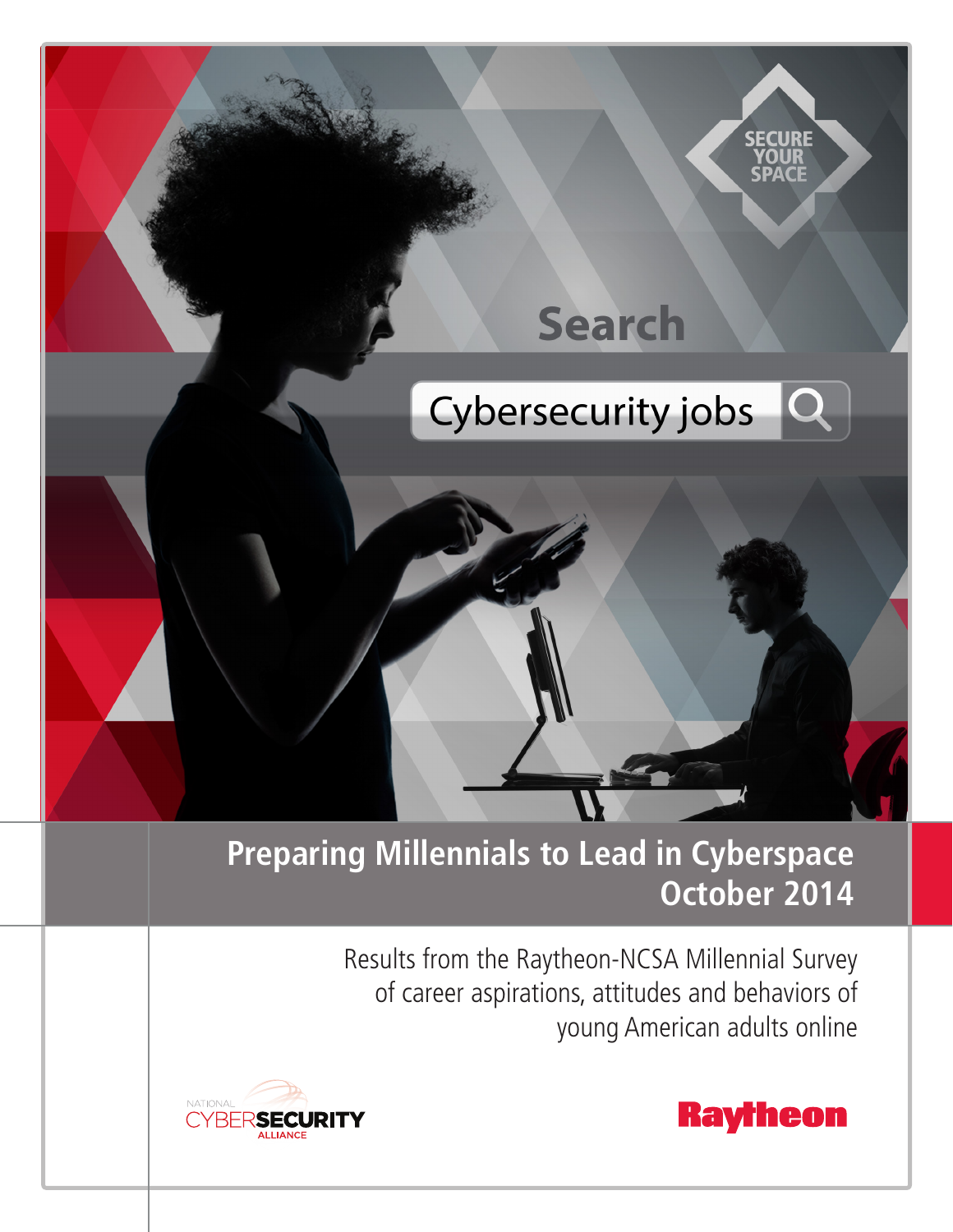#### **Overview**

**In this digital age,** news reports detail increasing numbers of identity thefts and other online security breaches. To prevent and combat these incidents, our nation needs to strengthen its cybersecurity workforce. The demand for cybersecurity professionals is growing 3.5 times faster than the overall IT job market, and 12 times faster than the total labor market. In 2013, there were 209,749 national postings for open cybersecurity positions, and these postings took recruiters 36 percent longer to fill than all other job postings combined.<sup>1</sup> These imbalances have created a talent gap at a time when cyber activity has become both an economic engine and a national security concern.

**Young adults, also known as millennials** (ages 18 to 26), hold the key to close the cyber talent gap. Having grown up in a digital environment, millennials are well positioned for these cybersecurity careers, since they are at the stage when they need to choose a profession and will be in the workforce for several decades.

**In support of National Cyber Security Awareness Month** (October), Raytheon and the National Cyber Security Alliance (NCSA) commissioned a survey to understand U.S. millennials' career interests, level of career preparedness and their online attitudes and behaviors. This study was fielded by Zogby Analytics, which also conducted the first Raytheon-NCSA Millennial Survey in 2013.

**As the study showed,** many young adults raised on social networking are concerned about their online safety, including identity theft, personal collection of data, and devices being infected by malware. However, despite their concerns, they continue to exhibit risky behavior when it comes to their online lives.

**Millennials say they want careers** in which they can make the Internet safer, but they don't know what working in "cybersecurity" means. The study also revealed inadequate technology education, which inhibits young adults from getting interested in and pursuing careers in computer science, including cybersecurity. Despite students' general interest in pursuing related careers, they often lack the needed skills and encouragement educators and business leaders should provide to grow the talent pipeline. In addition, more information about what cybersecurity jobs entail would increase their interest in this career path.

**After so many high profile cybersecurity breaches over the past year,** it should come as no surprise that so many students are curious about what cybersecurity jobs entail. This represents both a challenge and an opportunity for the private sector and the government to team with educators to help inspire our next generation of innovators and cyber defenders. High schools and current cyber professionals need to play a stronger role in education and awareness to sharpen young people's cyber hygiene habits and attract them to cyber careers.

<sup>1</sup> Burning Glass Technologies (2014). The Growth of Cybersecurity Jobs. Retrieved from http://www.burning-glass.com/research/cybersecurity/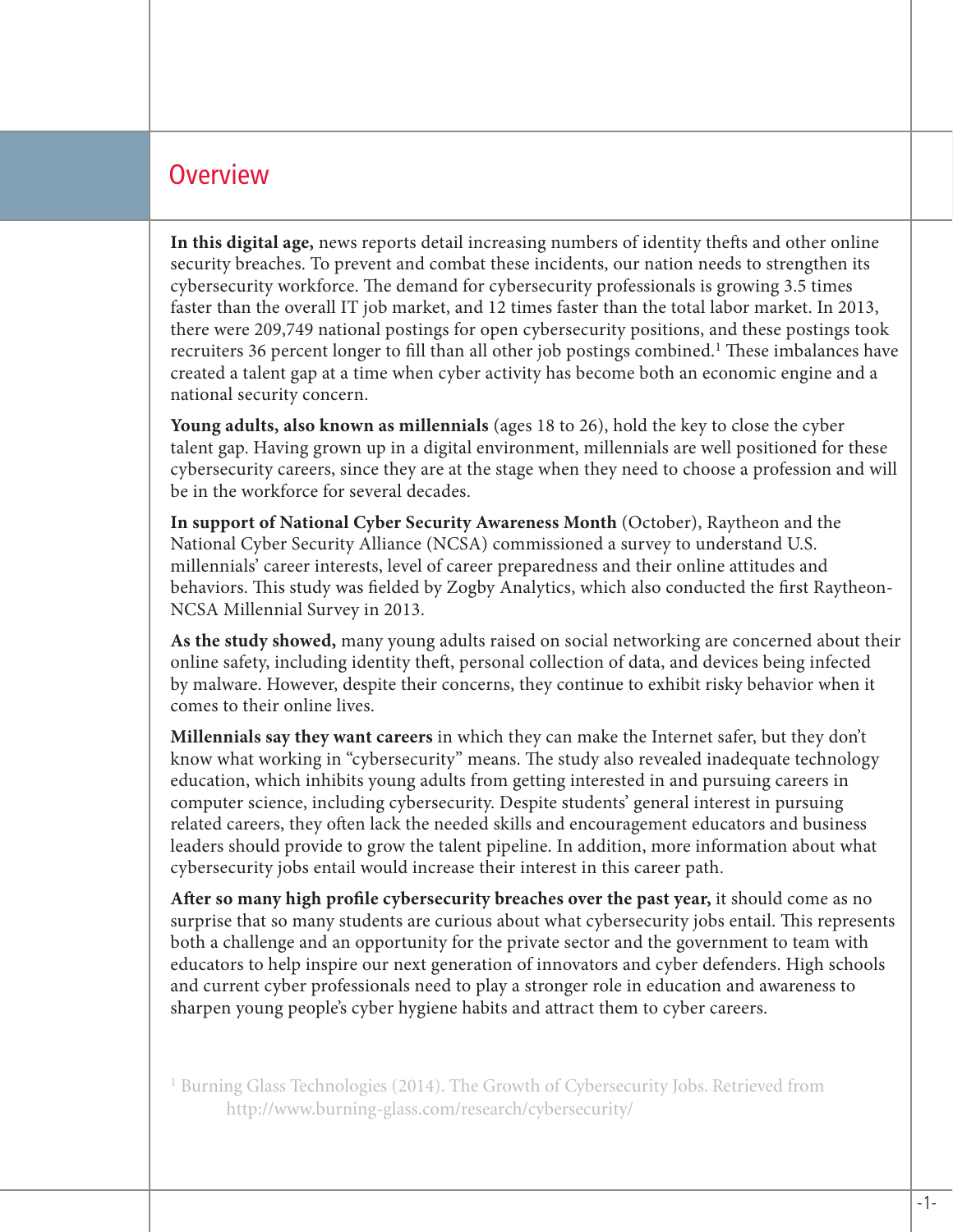# Methodology and Sample Characteristics

**The 2014** Raytheon-NCSA Millennial Cyber Survey was fielded by Zogby Analytics from Aug. 27 to Aug. 28, 2014. The responses were generated from a survey of 1,000 adults in the U.S. aged 18 to 26. Using trusted interactive partner resources, thousands of adults were invited to participate in this interactive survey. Each invitation was password coded and secured, so that one respondent could only access the survey one time. Using information based on census data, voter registration figures, CIA fact books and exit polls, Zogby used complex weighting techniques to best represent the demographics of the population being surveyed. Weighted variables may have included race and gender. Results have a margin of error of plus or minus 3.2 percentage points at a 95-percent confidence interval. Note: The 2013 and 2014 surveys did not poll the same individuals but culled responses from the same population.

### Building Tomorrow's Cybersecurity Workforce

Millennials are interested but unprepared to enter the cybersecurity profession, uncertain about the responsibilities of someone in this job, and lack mentors to help bridge the gap.

Millennials were more likely to express an interest in pursuing a career as a computer scientist than as a doctor, politician or Wall Street analyst. Digging deeper into computer-related careers, young adults are slightly more interested in becoming app developers (35 percent) than cybersecurity professionals (25 percent). While it's encouraging that one in four young adults indicated interest in a career as a cybersecurity professional, why isn't that number higher?

#### **Which careers do Millennials say they want?**

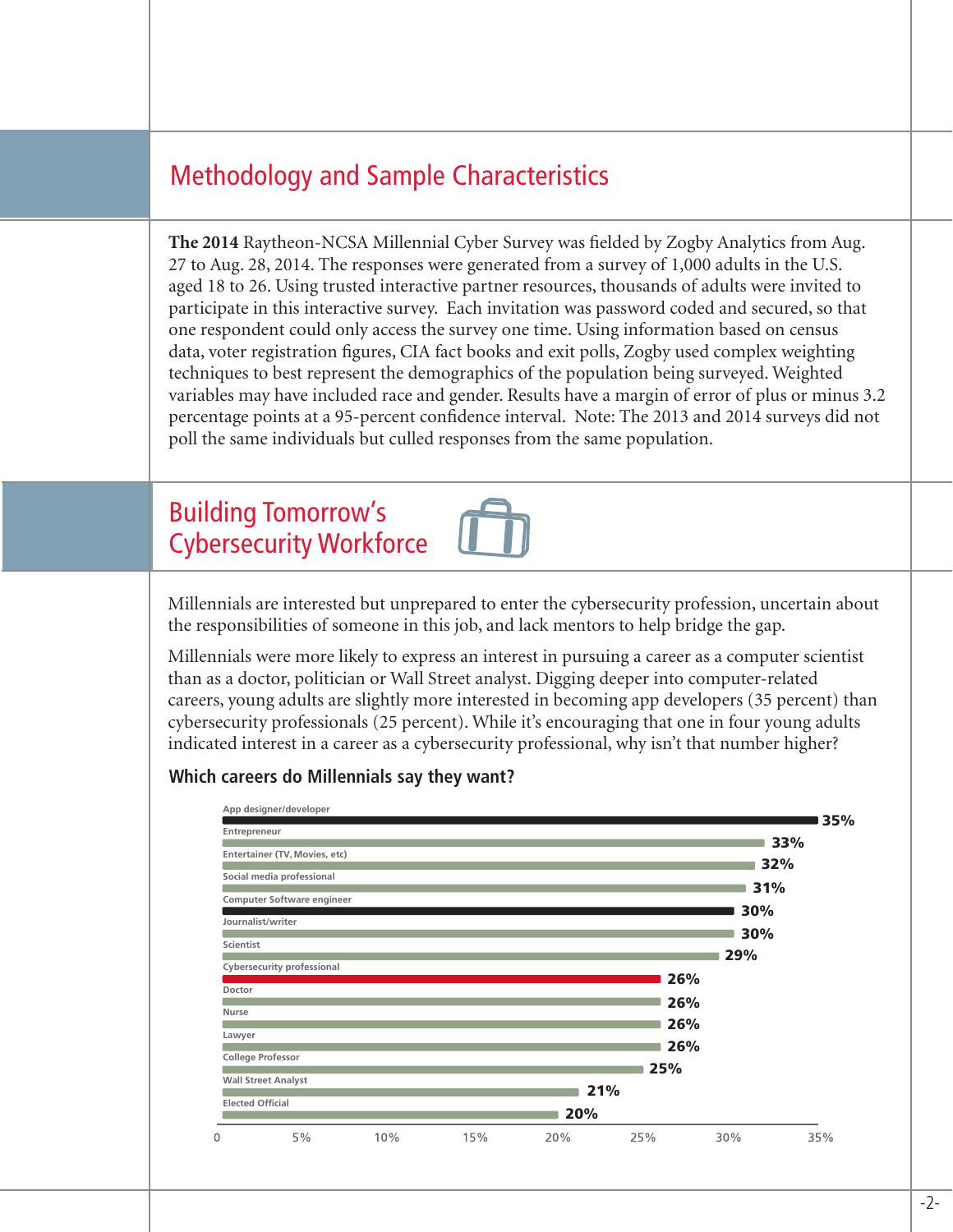# Building Tomorrow's Cybersecurity Workforce

Almost two-thirds of millennial respondents don't know or aren't sure what the "cybersecurity" profession is. However, nearly 40 percent said they are more likely now than 12 months ago to choose a career in which they can make the Internet safer and more secure. Young adults need to be informed that working to make the Internet safer is what cybersecurity professionals do.



In this year's survey, 41 percent said that during high school, at least one teacher, guidance or career counselor or other adult in an after-school program or extra-curricular activity discussed or mentioned the idea of a career in cybersecurity. Educators have made a significant improvement over last year, when only 18 percent of millennials reported this type of conversation.

**During high school did any teacher, guidance or career counselor or other adult in an after-school program or extra-curricular activity ever mention or discuss the idea of a career in cybersecurity?**



Unfortunately, a large majority — 64 percent — did not have access to computer classes in high school to build the skills necessary for cyber careers, including computer science.

**Did/do your high school computer classes offer the skills necessary or prepare you to pursue a career in cybersecurity and/or a related degree like computer science in college?**

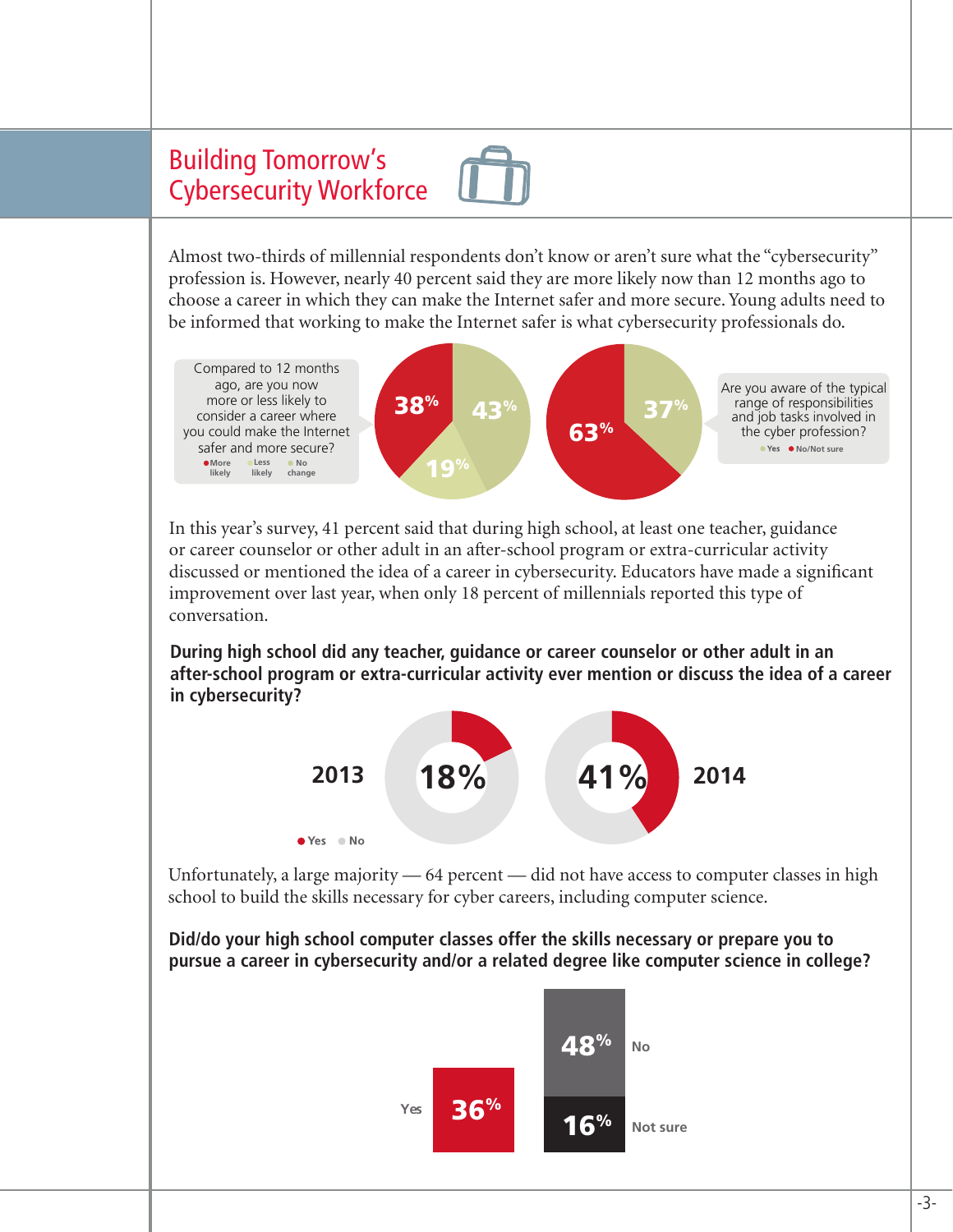

Millennials have specific needs to help them determine if a cyber career is right for them.

#### **What would increase your interest in a career in cybersecurity?**

|         | More information about what the jobs might entail                     |     |     |     |                 |     |
|---------|-----------------------------------------------------------------------|-----|-----|-----|-----------------|-----|
|         |                                                                       |     |     |     |                 | 48% |
|         | More relevant classes/training to see if I would be good at it        |     |     |     |                 |     |
|         |                                                                       |     |     |     | 40 <sup>%</sup> |     |
|         | Reassurance that I would earn a good living                           |     |     |     |                 |     |
|         |                                                                       |     |     | 34% |                 |     |
|         | Opportunity to speak to current professionals about the pros and cons |     |     |     |                 |     |
|         |                                                                       |     | 29% |     |                 |     |
| Nothing |                                                                       |     |     |     |                 |     |
|         |                                                                       | 22% |     |     |                 |     |
|         | If my friends thought it was a cool career<br>12 <sup>%</sup>         |     |     |     |                 |     |
|         | 10%                                                                   | 20% | 30% |     | 40%             | 50% |

These results reveal at least some of the sources of the U.S. cyber talent gap. Armed with this new understanding of the motivations and needs of tomorrow's leaders, our nation can build a stronger cyber workforce.

# Millennials' Risky Online Behavior **!**

Millennials are aware of computer safety concerns, but they are still taking actions — such as connecting to public Wi-Fi without a password or using a USB device given to them by someone else — that are security risks. They are concerned about devices being infected by malware, credit or debit card theft, someone hacking into financial information or falling victim to online scams or fraud.



**72%** have connected to public — no-password-required — Wi-Fi at coffee shops, airports, etc., in the last month airports, etc., in the last month



52% have plugged in a USB device such as a memory stick or accessory of some kind that was given to them by another person in the last three months kind that was given to them by another person in the last three months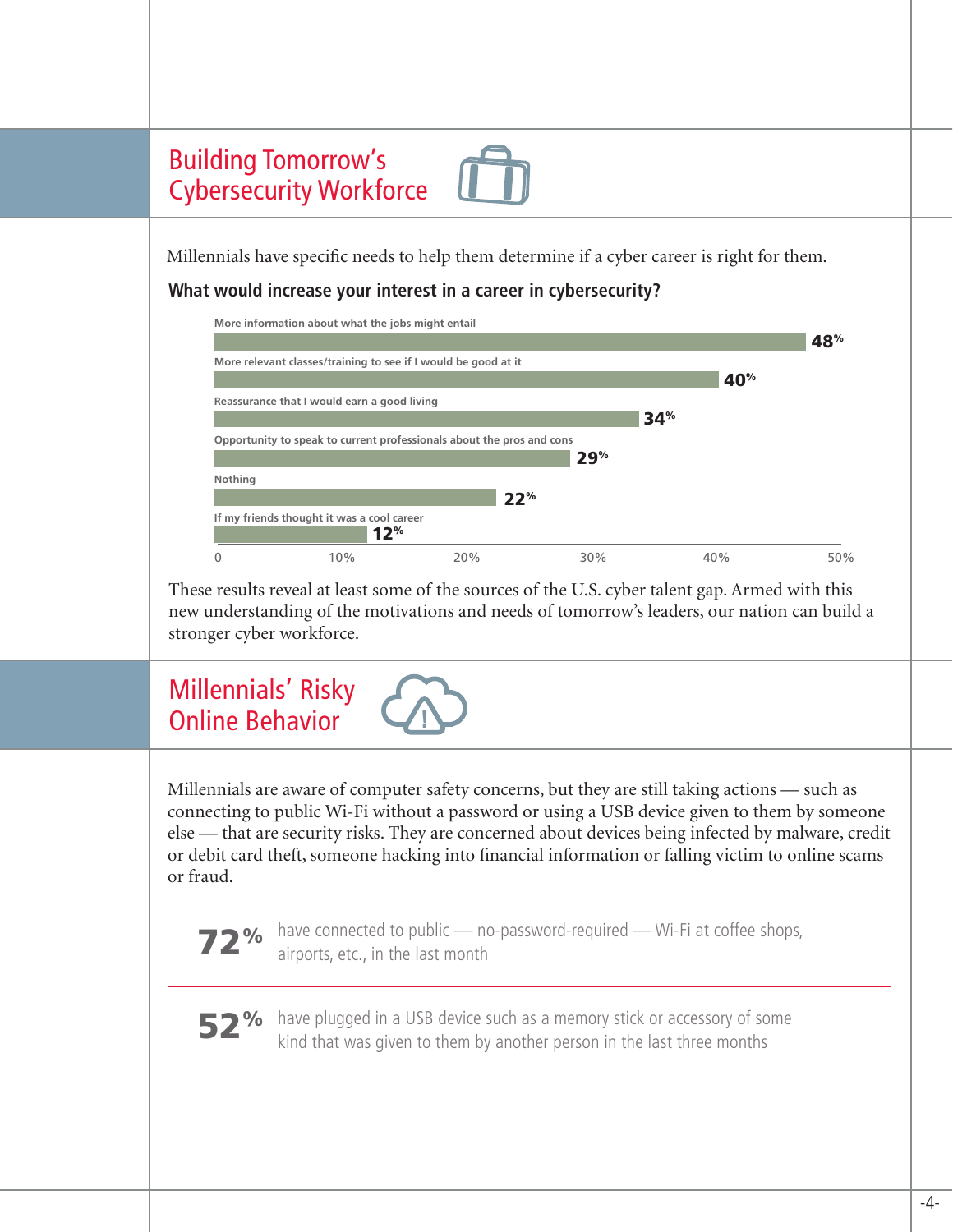### Millennials' Risky Online Behavior

#### **How concerned are you that each of the following can happen when using the Internet?**

**!**



Only 26 percent of respondents strongly agreed that their high school education prepared them to use technology safely, securely, ethically and productively in the workplace.

**Would you agree that your high school education prepared you to use technology safely, securely, ethically and productively in the workplace?**

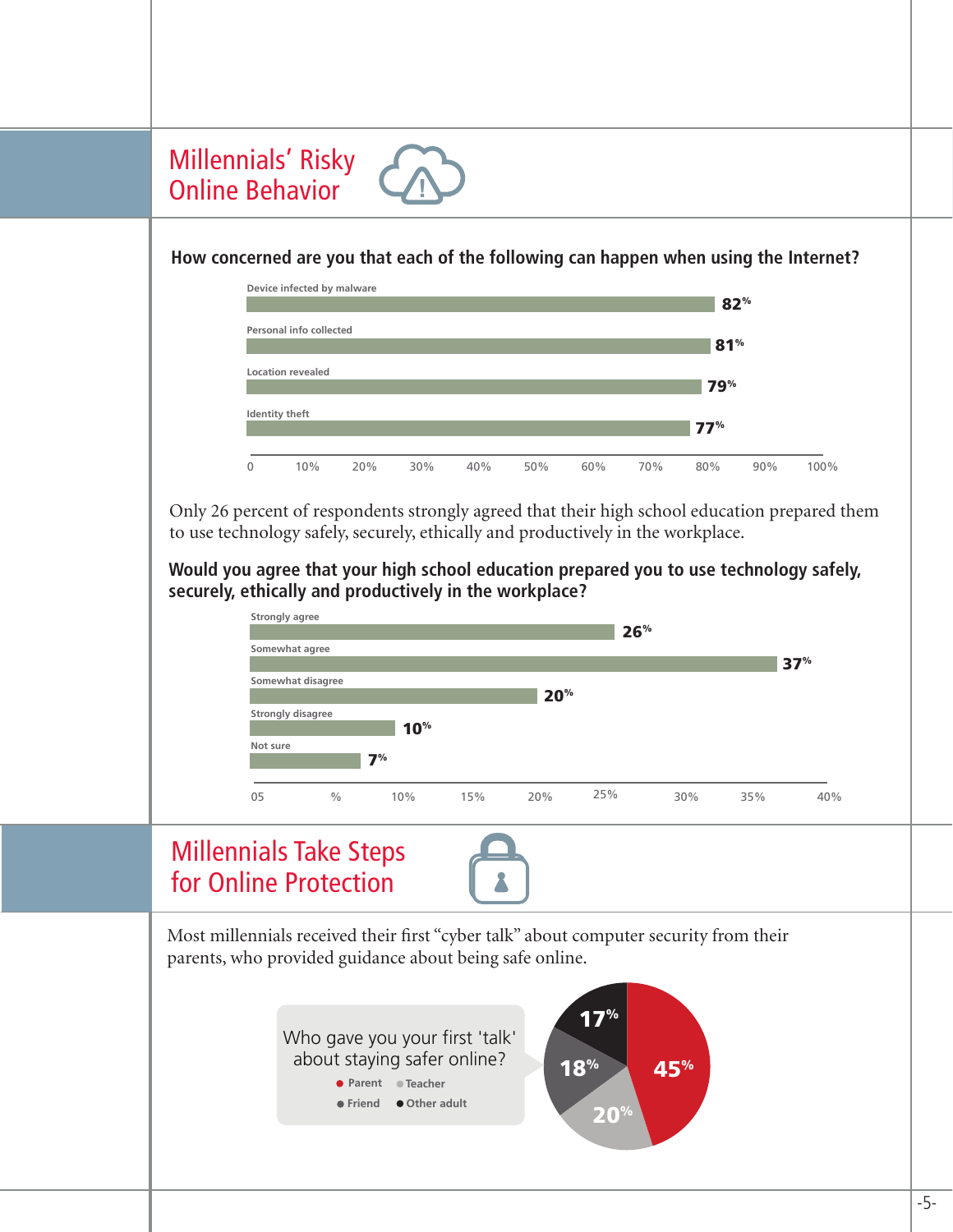|                        | for Online Protection         | <b>Millennials Take Steps</b>                                                                   |                 |     |                 |     |     |     |     |
|------------------------|-------------------------------|-------------------------------------------------------------------------------------------------|-----------------|-----|-----------------|-----|-----|-----|-----|
|                        | safety in cyberspace.         | This early informal education prompted millennials to take personal responsibility for their    |                 |     |                 |     |     |     |     |
|                        |                               | How involved should the following entities be to keep you safe and secure online?               |                 |     |                 |     |     |     |     |
|                        | Myself                        |                                                                                                 |                 |     |                 |     |     |     | 87% |
|                        |                               | The people I interact with online via social networks                                           |                 |     |                 |     |     | 80% |     |
|                        |                               | The commercial websites I visit/use                                                             |                 |     |                 |     |     | 74% |     |
|                        | The government                |                                                                                                 |                 |     |                 |     | 66% |     |     |
|                        |                               |                                                                                                 |                 |     |                 |     |     |     |     |
| $\mathbf{0}$<br>basis. | 10%                           | 20%<br>More than two thirds follow the latest developments on cybersecurity topics on a regular | 30%             | 40% | 50%             | 60% | 70% | 80% |     |
|                        | Government websites and blogs | Where do you look for information on current cybersecurity concerns?                            |                 |     |                 |     |     |     | 90% |
|                        | Industry websites and blogs   | 10 <sup>%</sup>                                                                                 | 12 <sup>%</sup> |     |                 |     |     |     |     |
|                        | Non-profit websites and blogs |                                                                                                 | 11 <sup>%</sup> |     |                 |     |     |     |     |
|                        |                               | News outlets/journalists' websites or social media feed                                         |                 |     |                 |     |     |     |     |
|                        | Government social media feeds | 5 <sup>%</sup>                                                                                  |                 |     | 20 <sup>%</sup> |     |     |     |     |
|                        | Industry social media feeds   | 5 <sup>%</sup>                                                                                  |                 |     |                 |     |     |     |     |
|                        | Nonprofit social media feeds  | 5 <sup>%</sup>                                                                                  |                 |     |                 |     |     |     |     |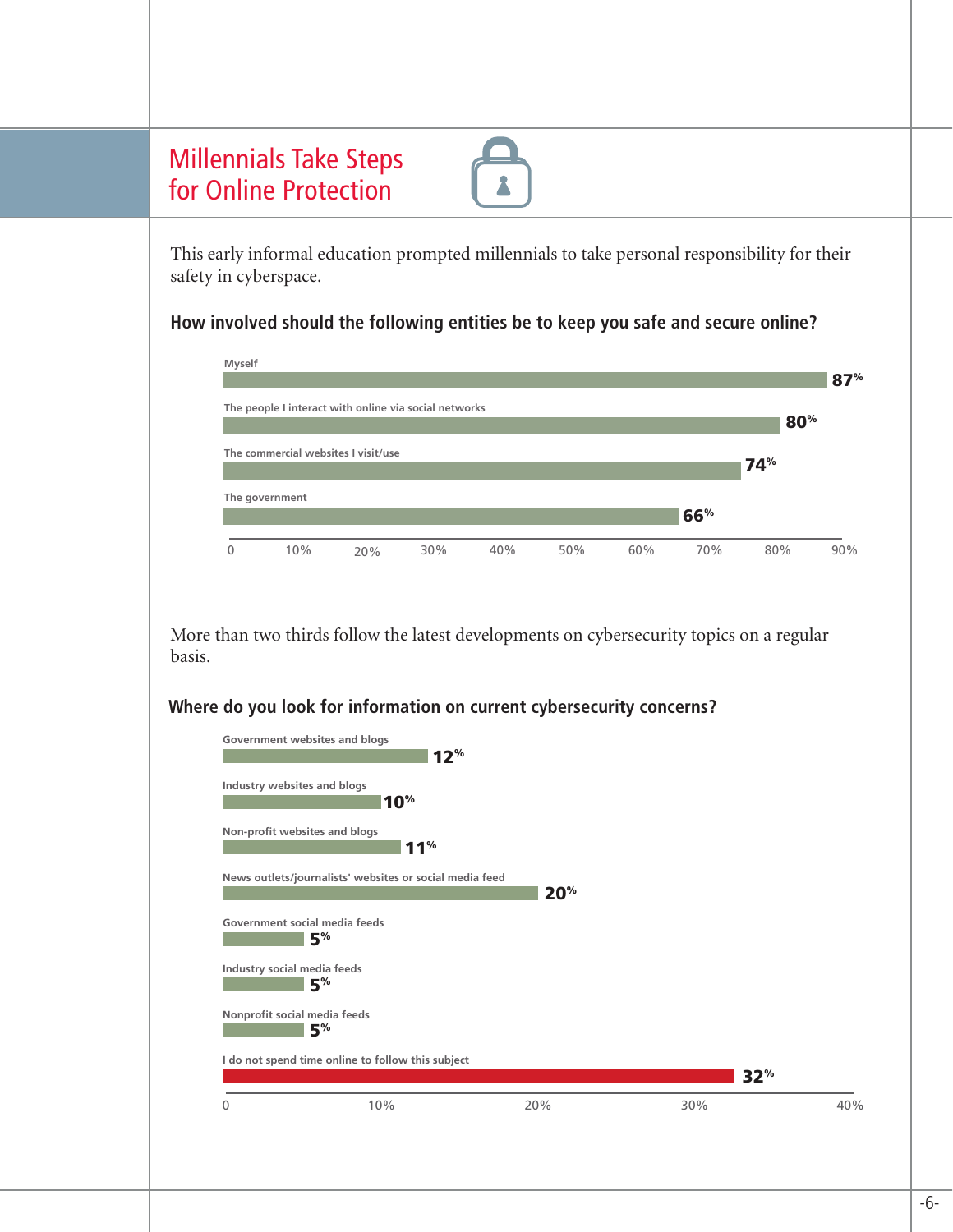### Millennials Take Steps for Online Protection



Millennials are taking action to protect themselves and they are more cautious in some areas. For example, in the 2014 survey, 40 percent said they did not download an app in the last month because of privacy concerns, compared to 31 percent who answered the question in 2013.

#### **Which of the following have you done in the last month?**



For the 2014 survey, remarkably 60 percent reported an online violation in the last 12 months. In response to this violation, 70 percent changed their online behavior; 62 percent changed passwords on retail or other sites where they stored financial information, and 39 percent changed the privacy or security settings on a social media account.

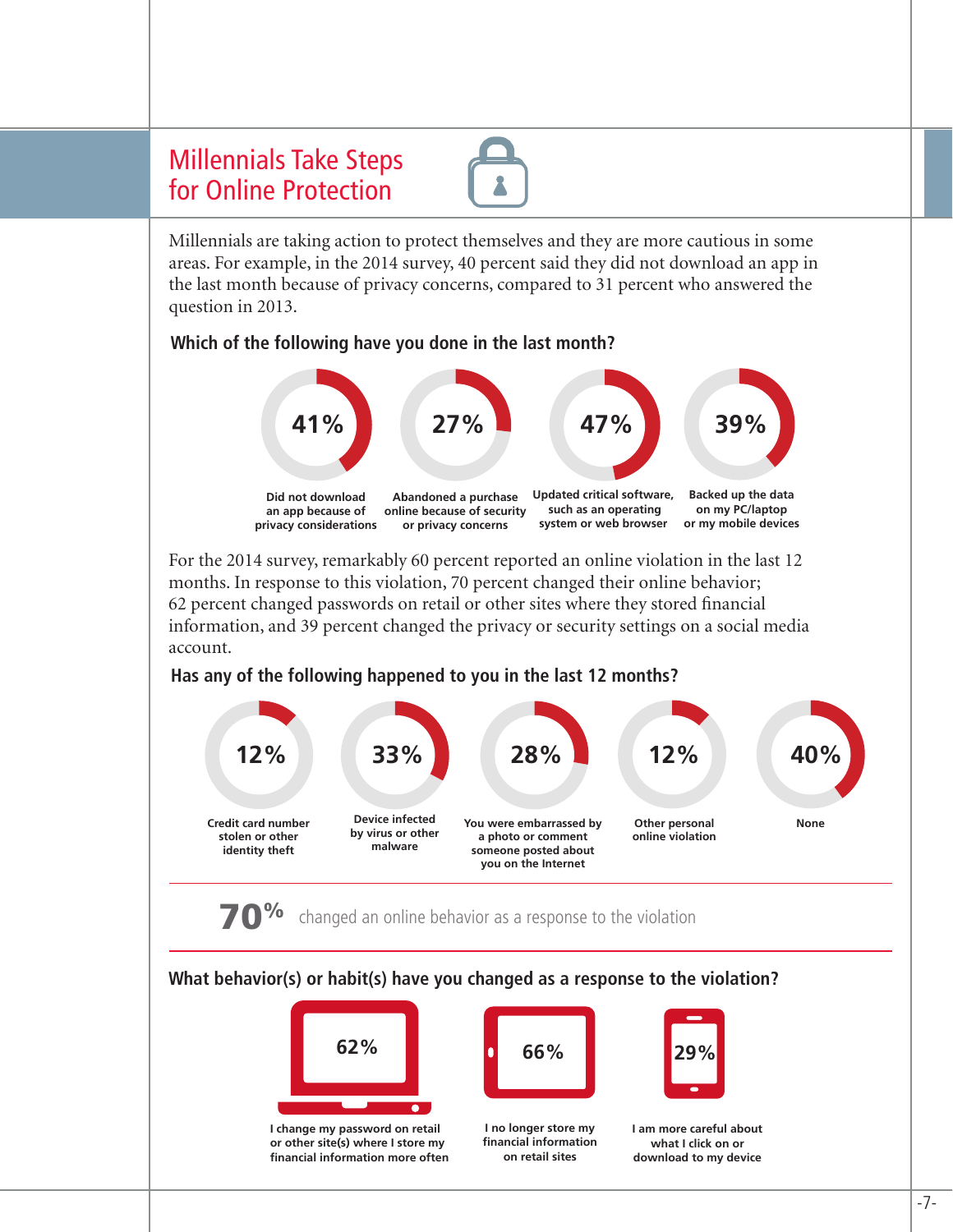

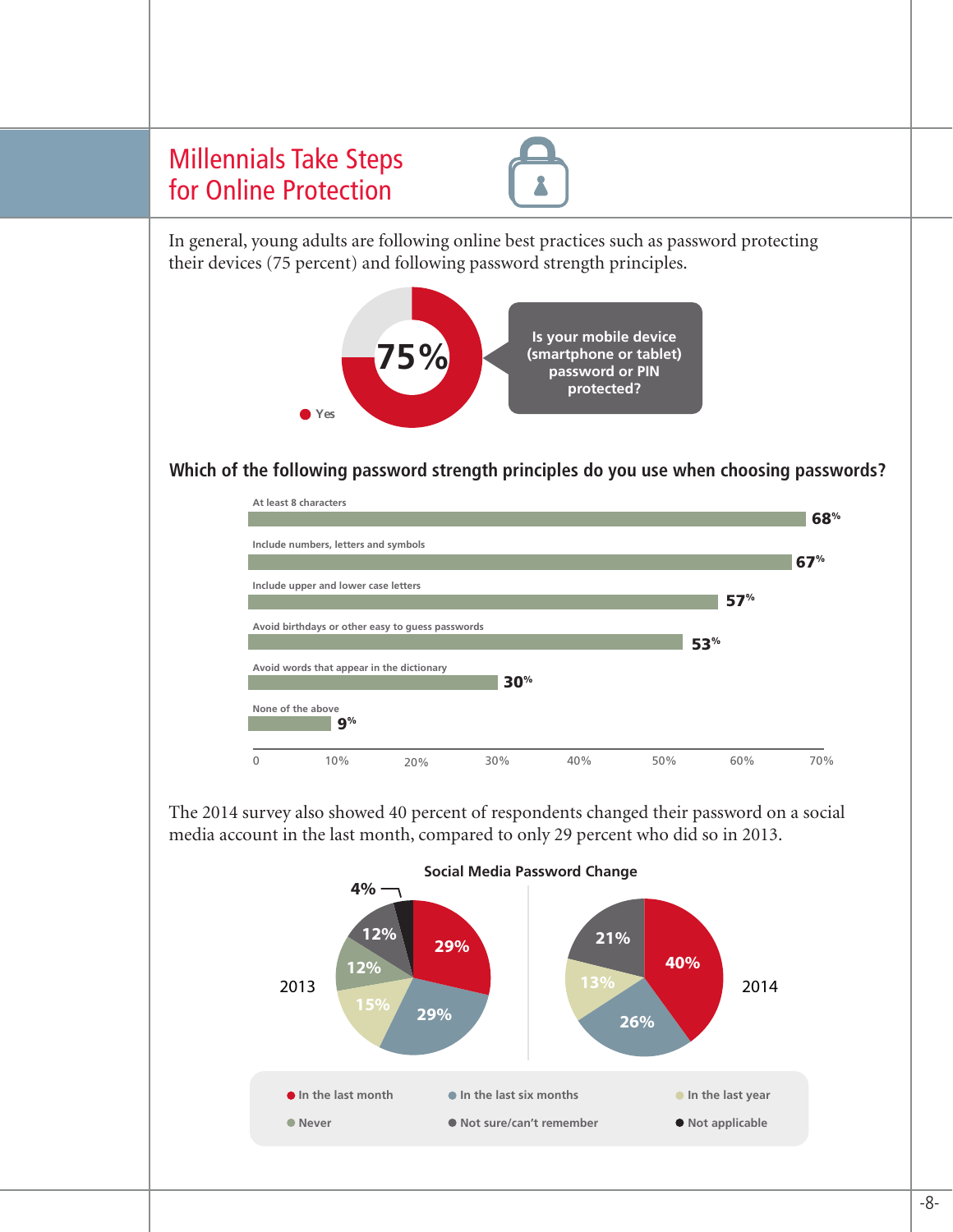### Conclusion

**According to the U.S. Department of Homeland Security,** "Our daily life, economic vitality, and national security depend on a stable, safe, and resilient cyberspace. We rely on this vast array of networks to communicate and travel, power our homes, run our economy and provide government services."

It is critical that the United States focus on developing a cyber workforce to secure the nation's economic interests.

With online breaches and attacks trending in today's headlines, there is a golden opportunity for parents and educators to bring up cybersecurity careers and generate more interest with millennials and younger generations. Educators and current cyber professionals need to collaborate to develop courses, provide information about cybersecurity job responsibilities and salary ranges, and offer mentoring and job shadowing. Millennials would be more interested in cyber professions if they had information about the career path and the required training.

The private sector, government and educational institutions need to work together to help inspire our next generation of innovators and cyber defenders. We'll need millennials' talent to protect data and devices as the world becomes increasingly connected.

### About Raytheon

**Raytheon Company,** with 2013 sales of \$24 billion and 63,000 employees worldwide, is a technology and innovation leader specializing in defense, security and civil markets throughout the world. With a history of innovation spanning 92 years, Raytheon provides state-of-the-art electronics, mission systems integration and other capabilities in the areas of sensing; effects; and command, control, communications and intelligence systems, as well as cybersecurity and a broad range of mission support services. Raytheon is headquartered in Waltham, Mass. For more about Raytheon, visit us at www.raytheon.com and follow us on Twitter @Raytheon.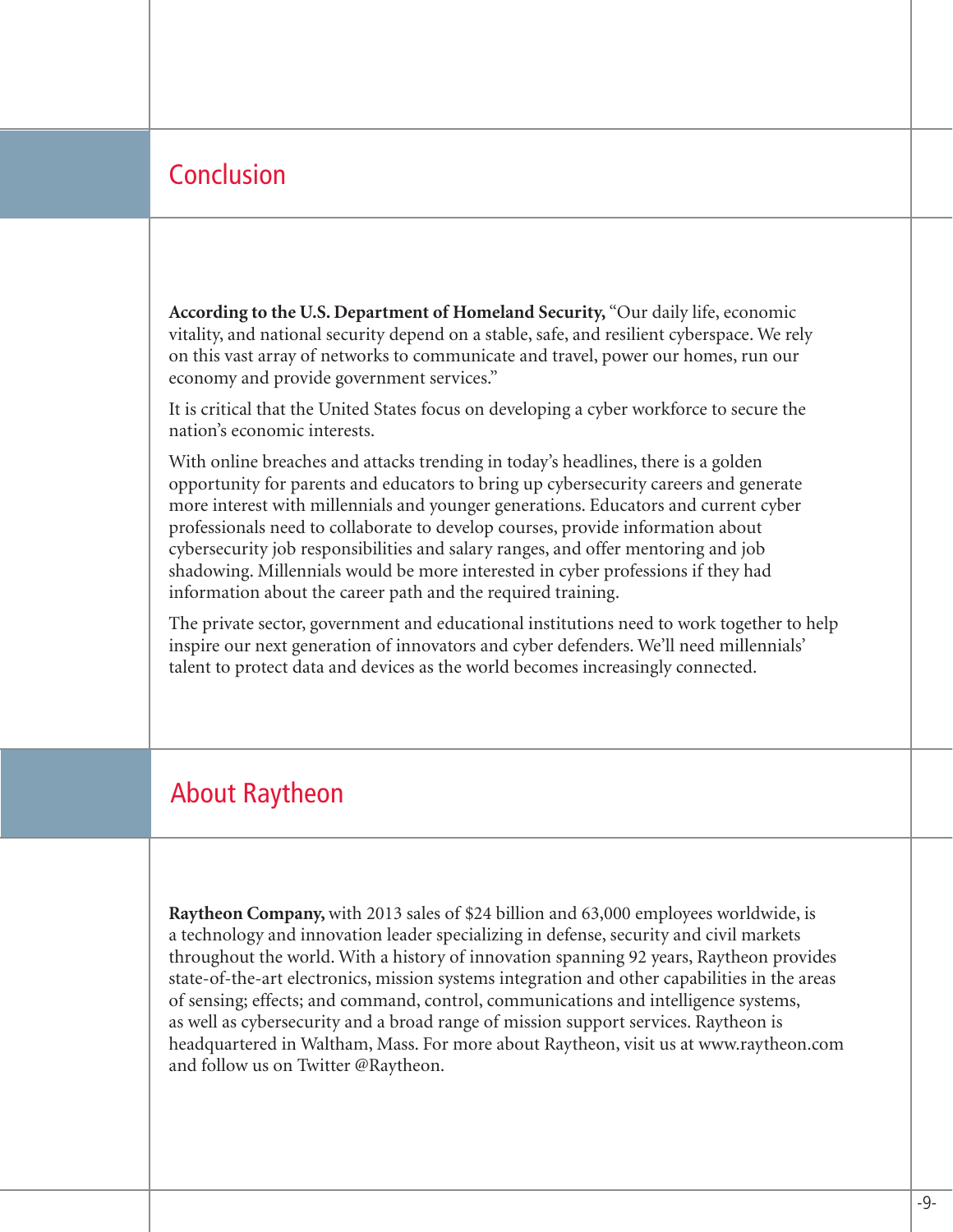# About Zogby Analytics

**For three decades,** the Zogby companies have produced polls with an unparalleled record of accuracy and reliability. Zogby telephone and interactive surveys have generally been the most accurate in U.S. Presidential elections since 1997.

**Zogby Analytics** is composed entirely of senior level executives from Zogby International. Zogby Analytics, along with renowned pollster John Zogby, have continued in the tradition of conducting telephone and interactive surveys, while keeping an eye on the future by incorporating social media tracking and analysis into our work.

**Zogby Analytics** conducts a wide variety of surveys internationally and nationally in industries, including banking, IT, medical devices, government agencies, colleges and universities, nonprofits, automotive, insurance and NGOs.

## About The National Cyber Security Alliance

**The National Cyber Security Alliance (NCSA)** is the nation's leading nonprofit public private partnership promoting the safe and secure use of the Internet. Working with the Department of Homeland Security (DHS), private sector sponsors and non-profit collaborators to promote cybersecurity awareness, NCSA board members include ADP, AT&T, Bank of America, Comcast Corporation, EMC Corporation, ESET, Facebook, Google, Intel, Leidos, McAfee, Microsoft, PayPal, Symantec, Trend Micro, Verizon and Visa. Through collaboration with the government, corporate, non-profit and academic sectors, NCSA's mission is to educate and empower a digital citizenry to use the Internet securely and safely protect themselves and the technology they use and the digital assets we all share. For more information on NCSA please visit: http://www.staysafeonline.org/about-us/overview/